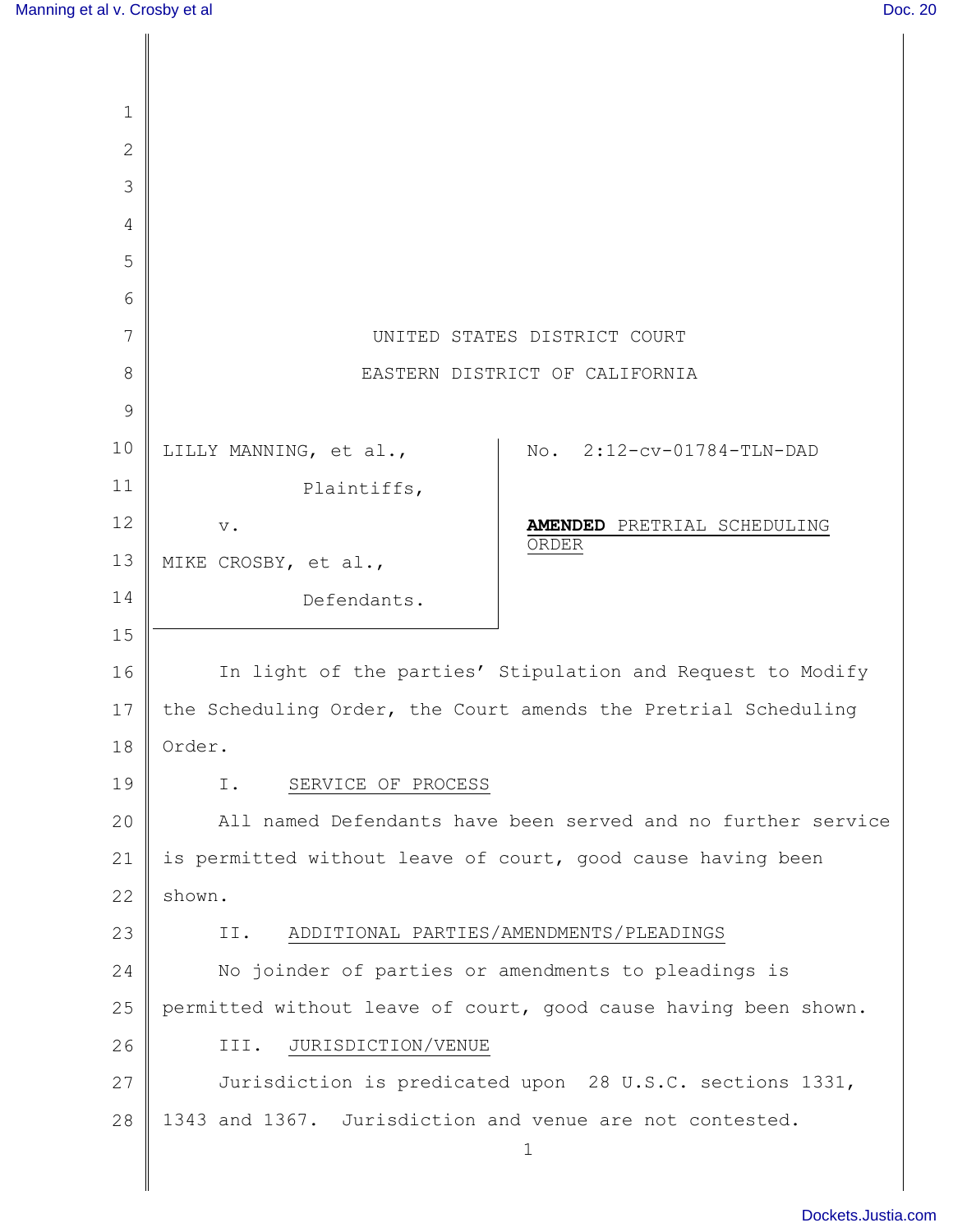## IV. DISCOVERY

2 3 4 5 6 7 8 9 10 All discovery, with the exception of expert discovery, shall be completed by **March 2, 2015**. In this context, "completed" means that all discovery shall have been conducted so that all depositions have been taken and any disputes relative to discovery shall have been resolved by appropriate order if necessary and, where discovery has been ordered, the order has been obeyed. All motions to compel discovery must be noticed on the magistrate judge's calendar in accordance with the local rules of this Court.

11 12 Any request to deviate from the Federal Rules of Civil Procedure should be made to the assigned Magistrate Judge.

13

1

#### V. DISCLOSURE OF EXPERT WITNESSES

14 15 16 17 18 19 All counsel are to designate in writing, file with the Court, and serve upon all other parties the name, address, and area of expertise of each expert that they propose to tender at trial not later than **May 1, 2015**. <sup>1</sup> The designation shall be accompanied by a written report prepared and signed by the witness. The report shall comply with Fed. R. Civ. P.

20 26(a)(2)(B).

21 22 23 24 Within twenty (20) days after the designation of expert witnesses, any party may designate a supplemental list of expert witnesses who will express an opinion on a subject covered by an expert designated by an adverse party.

25 ///

26 ///

<sup>27</sup>  28  $1$  The discovery of experts will include whether any motions based on Daubert v. Merrell Dow Pharmaceuticals, Inc., 509 U.S. 579 (1993) and/or Kumho Tire Co. v. Carmichael, 119 S. Ct. 1167 (1999) are anticipated.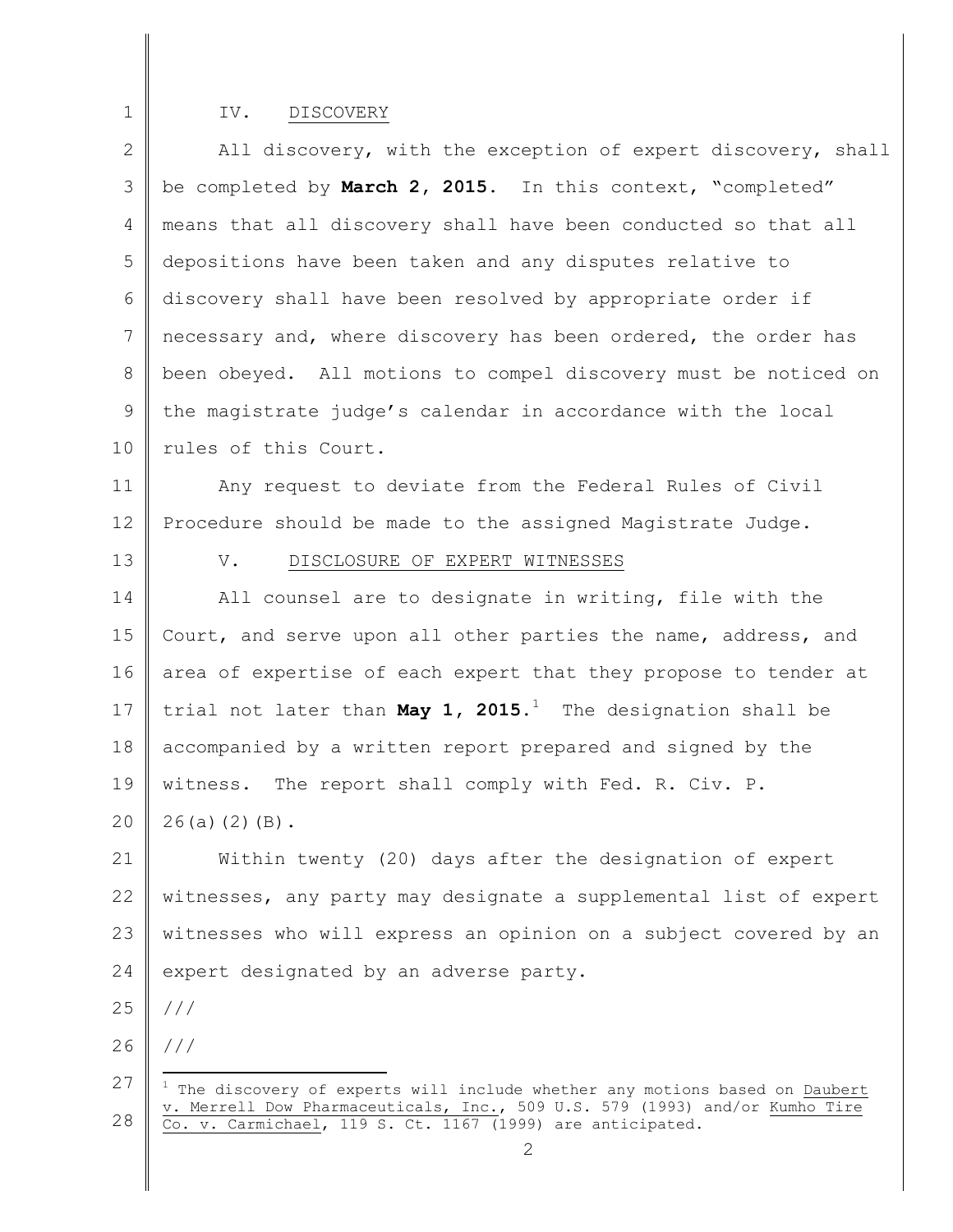1 2 3 4 The right to designate a supplemental expert for rebuttal purposes only shall apply to a party who has not previously disclosed an expert witness on the date set for expert witness disclosure by this Pretrial Scheduling Order.

5 6 7 8 9 10 11 12 13 14 Failure of a party to comply with the disclosure schedule as set forth above in all likelihood will preclude that party from calling the expert witness at the time of trial. An expert witness not appearing on the designation will not be permitted to testify unless the party offering the witness demonstrates: (a) that the necessity for the witness could not have been reasonably anticipated at the time the list was proffered; (b) that the Court and opposing counsel were promptly notified upon discovery of the witness; and (c) that the witness was promptly made available for deposition.

15 16 17 18 19 20 21 22 23 For purposes of this Pretrial Scheduling Order, an "expert" is any person who may be used at trial to present evidence under Rules 702, 703, and 705 of the Federal Rules of Evidence, which include both "percipient experts" (persons who, because of their expertise, have rendered expert opinions in the normal course of their work duties or observations pertinent to the issues in the case) and "retained experts" (persons specifically designated by a party to be a testifying expert for the purposes of litigation).

24 25 26 27 Each party shall identify whether a disclosed expert is percipient, retained, or both. It will be assumed that a party designating a retained expert has acquired the express permission of the witness to be so listed.

28 ///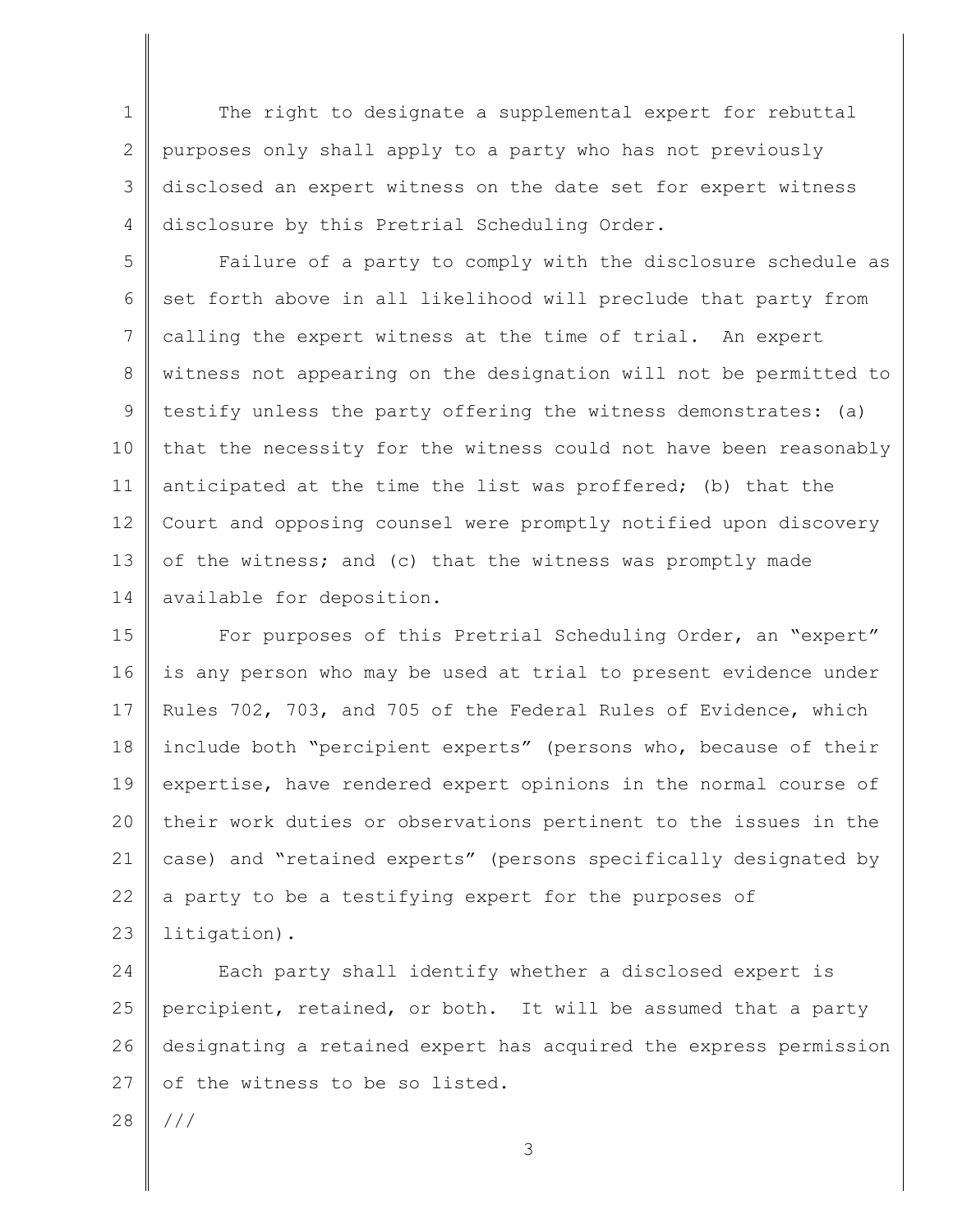1 2 3 Parties designating percipient experts must state in the designation who is responsible for arranging the deposition of such persons.

4 5 6 7 8 9 10 All experts designated are to be fully prepared at the time of designation to render an informed opinion, and give their bases for their opinion, so that they will be able to give full and complete testimony at any deposition taken by the opposing party. Experts will not be permitted to testify at the trial as to any information gathered or evaluated, or opinion formed, after deposition taken subsequent to designation.

11 12 13 Counsel are instructed to complete all discovery of expert witnesses in a timely manner in order to comply with the Court's deadline for filing dispositive motions.

14

## VI. MOTION HEARING SCHEDULE

15 16 17 All dispositive motions, except motions for continuances, temporary restraining orders or other emergency applications, shall be heard no later than **September 10, 2015**.

18 19 20 All purely legal issues are to be resolved by timely pretrial motions. Local Rule 230 governs the calendaring and procedures of civil motions with the following additions:

21 22 (a) The opposition and reply must be filed by 4:00 p.m. on the day due; and

23 24 25 26 (b) When the last day for filing an opposition brief falls on a legal holiday, the opposition brief shall be filed on the last court day immediately preceding the legal holiday.

27 28 Failure to comply with Local Rule 230 $(c)$ , as modified by this order, may be deemed consent to the motion and the court may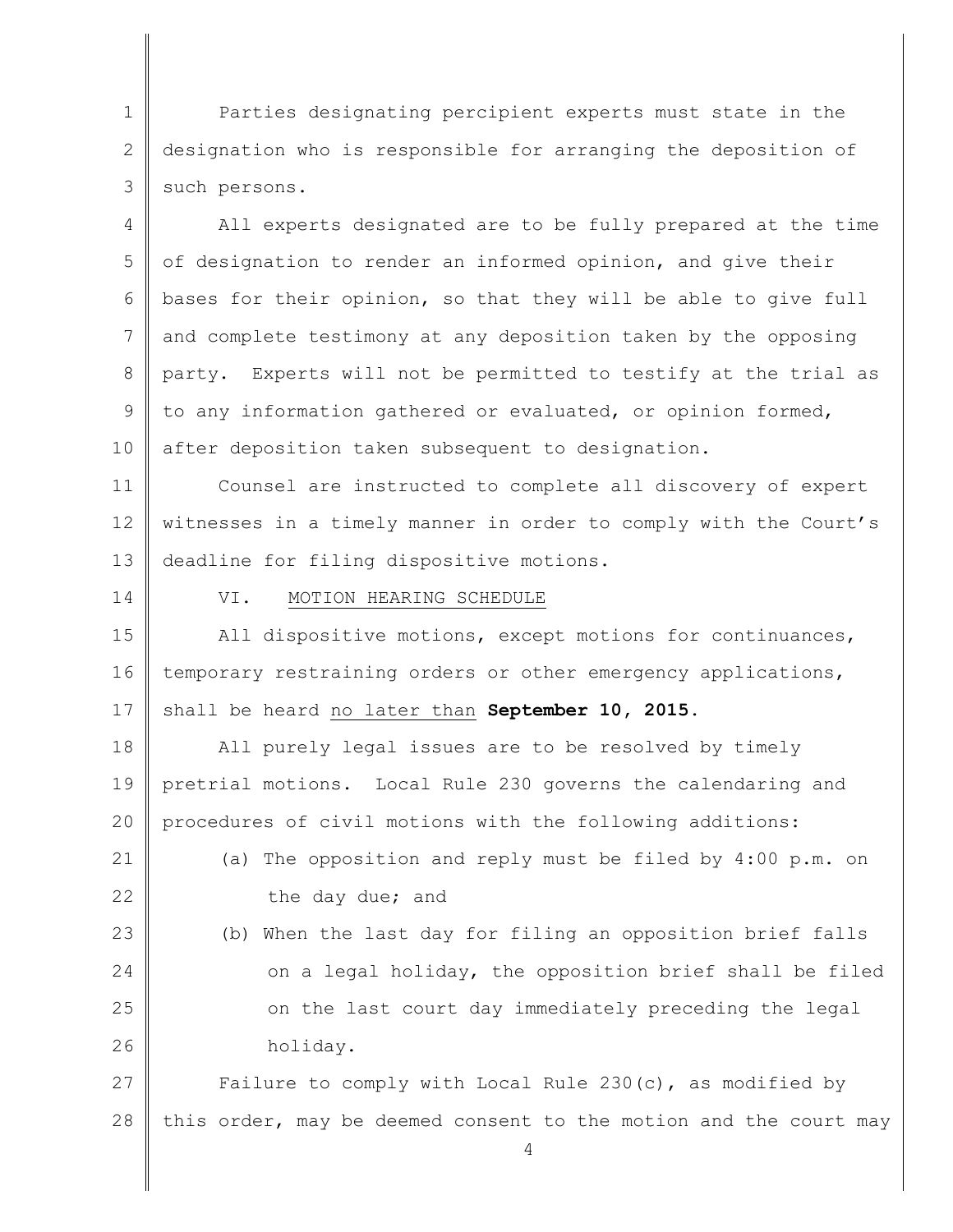1 2 3 4 5 dispose of the motion summarily. Further, failure to timely oppose a summary judgment motion<sup>2</sup> may result in the granting of that motion if the movant shifts the burden to the nonmovant to demonstrate that a genuine issue of material fact remains for trial.

6 7 8 9 10 11 12 The Court places a page limit for points and authorities (exclusive of exhibits and other supporting documentation) of twenty (20) pages on all initial moving papers, twenty (20) pages on oppositions, and ten (10) pages for replies. All requests for page limit increases must be made in writing to the Court setting forth any and all reasons for any increase in page limit at least fourteen (14) days prior to the filing of the motion.

13 14 15 For the Court's convenience, citations to Supreme Court cases should include parallel citations to the Supreme Court Reporter.

16 17 18 19 20 The parties are reminded that a motion in limine is a pretrial procedural device designed to address the admissibility of evidence. The Court will look with disfavor upon dispositional motions presented in the guise of motions in limine.

21 22 23 24 The parties are cautioned that failure to raise a dispositive legal issue that could have been tendered to the court by proper pretrial motion prior to the dispositive motion cut-off date may constitute waiver of such issue.

25 ///

26 ///

<sup>27</sup>  28  $2$  The Court urges any party that contemplates bringing a motion for summary judgment or who must oppose a motion for summary judgment to review Local Rule 260.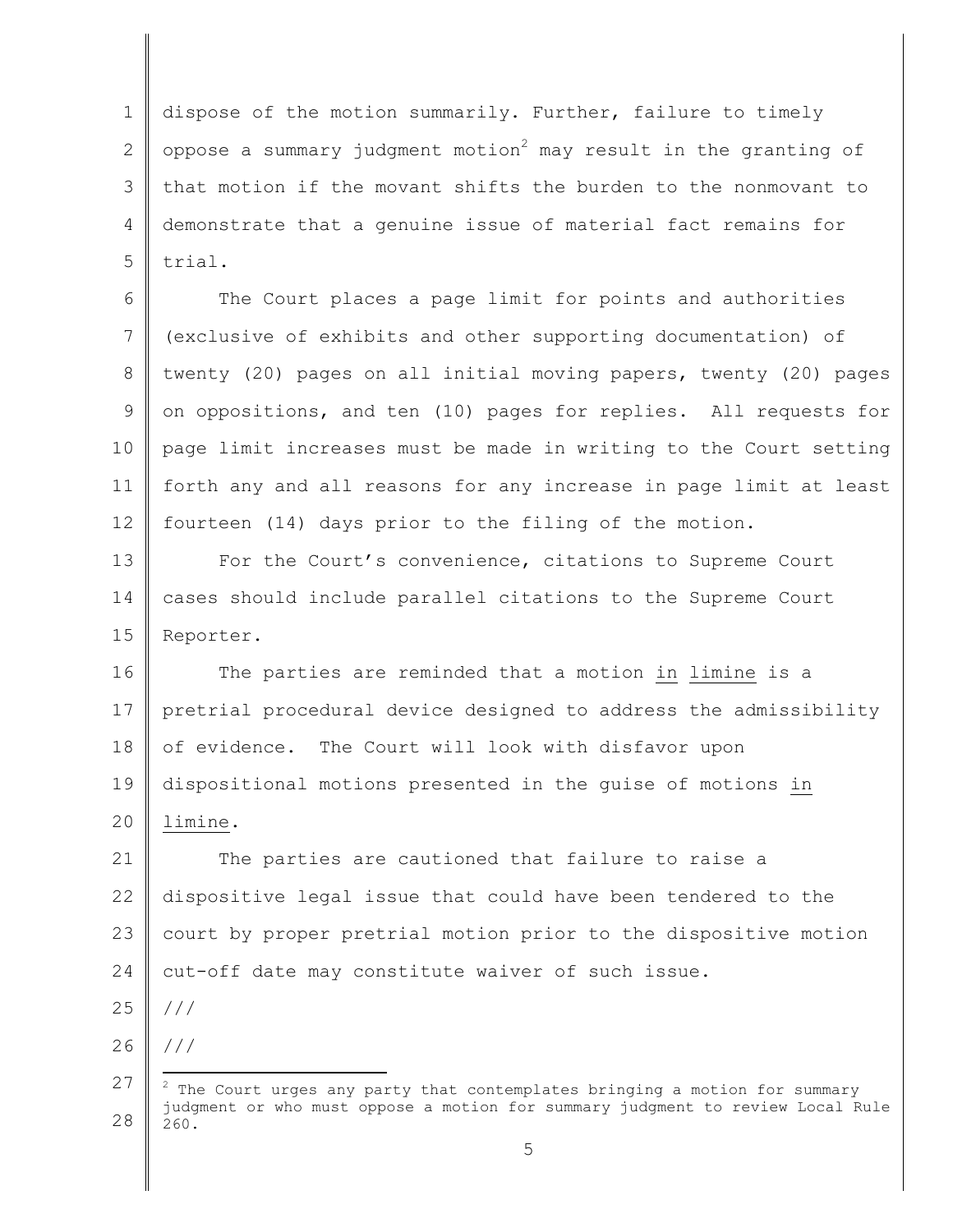1

#### VII. FINAL PRETRIAL CONFERENCE

2 3 4 5 6 7 8 9 The Final Pretrial Conference is set for **January 14, 2016**, at **2:00 p.m.** At least one of the attorneys who will conduct the trial for each of the parties shall attend the Final Pretrial Conference. If by reason of illness or other unavoidable circumstance a trial attorney is unable to attend, the attorney who attends in place of the trial attorney shall have equal familiarity with the case and equal authorization to make commitments on behalf of the client.

10 11 12 13 Counsel for all parties are to be fully prepared for trial at the time of the Final Pretrial Conference, with no matters remaining to be accomplished except production of witnesses for oral testimony.

14 15 16 17 18 19 20 21 22 23 The parties shall file, not later than **January 7, 2016**, a Joint Final Pretrial Conference Statement. The provisions of Local Rules 281 shall apply with respect to the matters to be included in the Joint Final Pretrial Conference Statement. In addition to those subjects listed in Local Rule 281(b), the parties are to provide the Court with a plain, concise statement that identifies every non-discovery motion tendered to the Court and its resolution. Failure to comply with Local Rule 281, as modified by this Pretrial Scheduling Order, may be grounds for sanctions.

24 25 26 27 28 At the time of filing the Joint Final Pretrial Conference Statement, counsel shall also electronically mail to the Court in digital format compatible with Microsoft Word, the Joint Final Pretrial Conference Statement in its entirety including the ///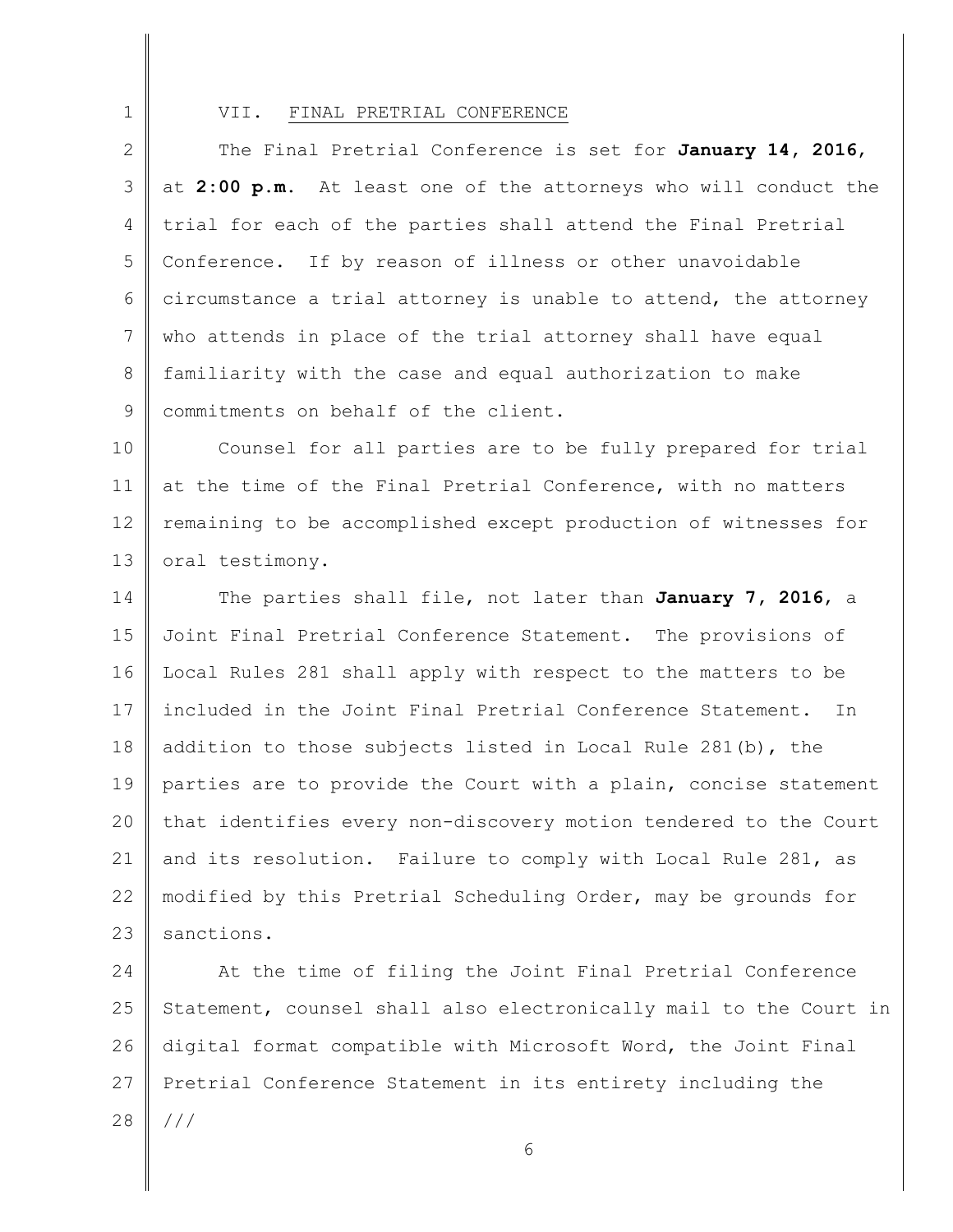1 2 witness and exhibit lists. **These documents shall be sent to: tlnorders@caed.uscourts.gov.**

3 4 5 6 7 8 9 10 11 The parties should identify first the core undisputed facts relevant to all claims. The parties should then, in a concise manner, identify those undisputed core facts that are relevant to each claim. The disputed facts should be identified in the same manner. Where the parties are unable to agree as to what disputed facts are properly before the Court for trial, they should nevertheless list all disputed facts asserted by each party. Each disputed fact or undisputed fact should be separately numbered or lettered.

12 13 14 Each party shall identify and concisely list each disputed evidentiary issue which will be the subject of a motion in limine.

15 16 17 18 19 20 Each party shall identify the points of law which concisely describe the legal issues of the trial which will be discussed in the parties' respective trial briefs. Points of law should reflect issues derived from the core undisputed and disputed facts. Parties shall not include argument or authorities with any point of law.

21 22 23 24 The parties shall prepare a joint statement of the case in plain concise language which will be read to the jury at the beginning of the trial. The purpose of the joint statement is to inform the jury what the case is about.

25 26 27 28 The parties are reminded that pursuant to Local Rule 281 they are required to list in the Joint Final Pretrial Conference Statement all witnesses and exhibits they propose to offer at trial. After the name of each witness, each party shall provide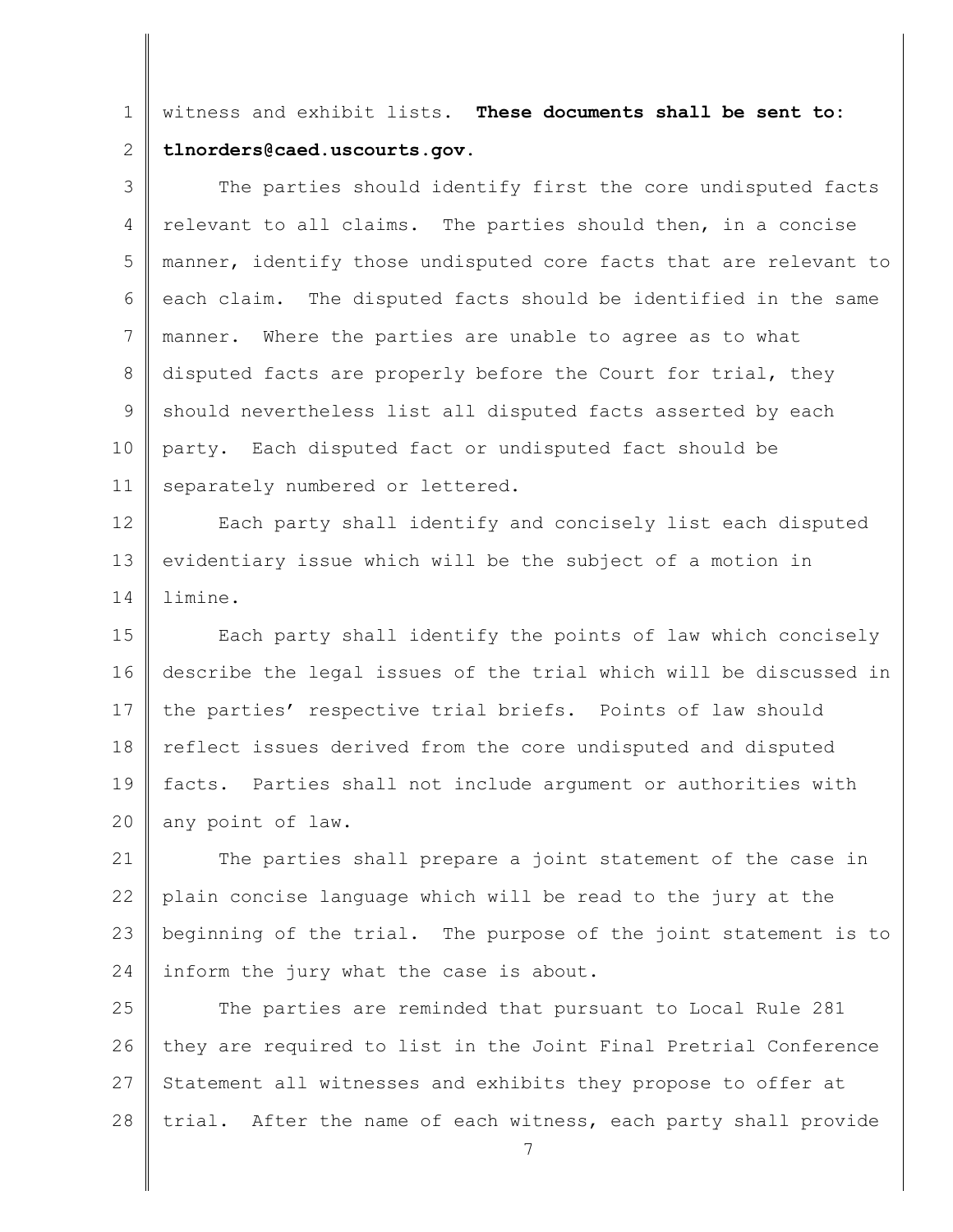1 2 3 4 5 6 a brief statement of the nature of the testimony to be proffered. The parties may file a joint list or each party may file separate lists. These list(s) shall not be contained in the body of the Joint Final Pretrial Conference Statement itself, but shall be attached as separate documents to be used as addenda to the Final Pretrial Order.

7 8 9 10 11 12 13 14 15 16 17 18 19 20 21 22 23 24 Plaintiff's exhibits shall be listed numerically. Defendant's exhibits shall be listed alphabetically. The parties shall use the standard exhibit stickers provided by the Court Clerk's Office: pink for plaintiff and blue for defendant. In the event that the alphabet is exhausted, the exhibits shall be marked "AA-ZZ" and "AAA-ZZZ" etc. After three letters, note the number of letters in parenthesis (i.e., "AAAA(4)") to reduce confusion at trial. All multi-page exhibits shall be stapled or otherwise fastened together and each page within the exhibit shall be numbered. All photographs shall be marked individually. The list of exhibits shall not include excerpts of depositions, which may be used to impeach witnesses. In the event that Plaintiff and Defendant offer the same exhibit during trial, that exhibit shall be referred to by the designation the exhibit is first identified. The Court cautions the parties to pay attention to this detail so that all concerned, including the jury, will not be confused by one exhibit being identified with both a number and a letter.

25 26 27 28 The Final Pretrial Order will contain a stringent standard for the offering at trial of witnesses and exhibits not listed in the Final Pretrial Order, and the parties are cautioned that the standard will be strictly applied. On the other hand, the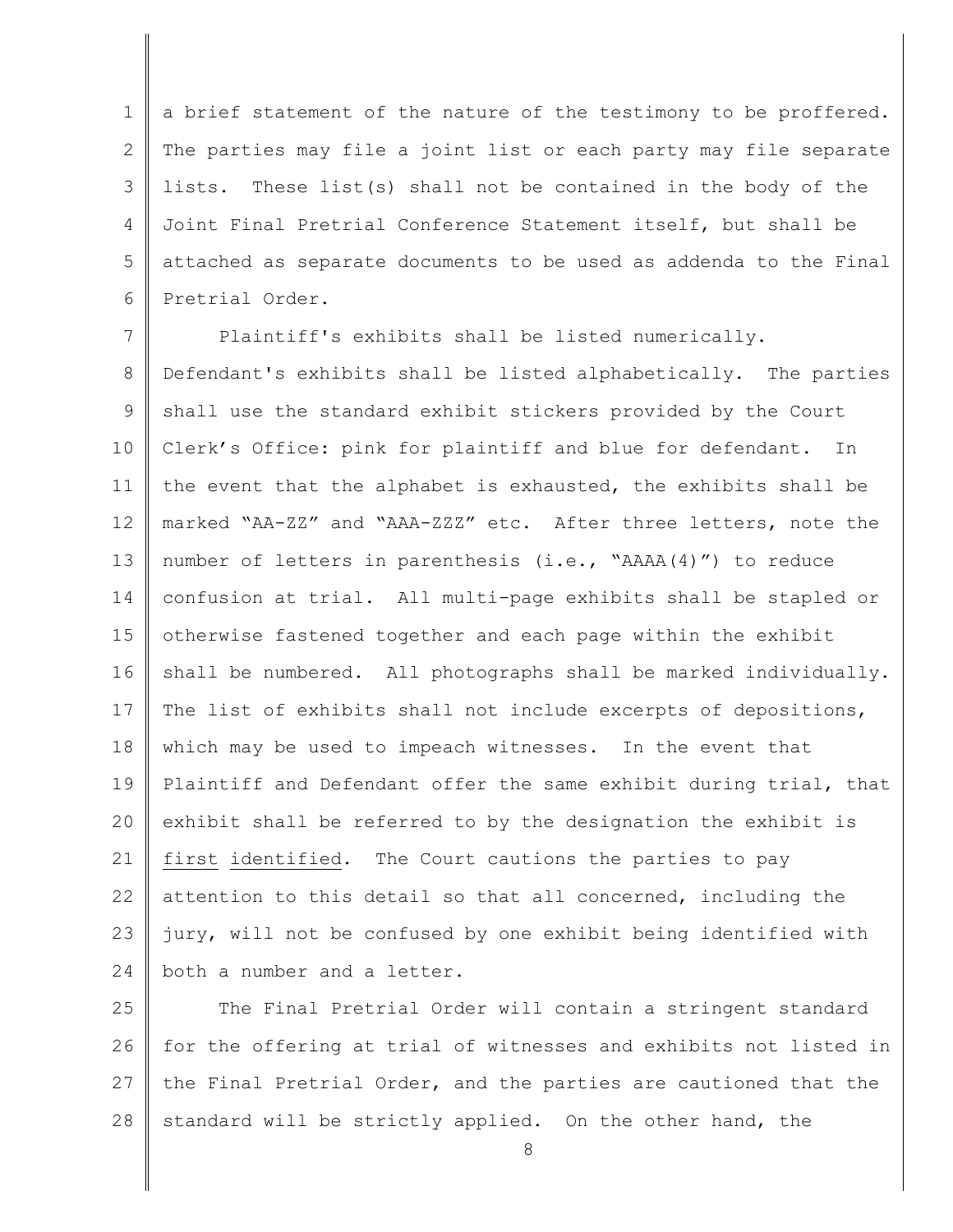1 2 listing of exhibits or witnesses that a party does not intend to offer will be viewed as an abuse of the court's processes.

3 4 5 6 7 8 9 10 11 12 13 14 15 The parties also are reminded that pursuant to Rule 16 of the Federal Rules of Civil Procedure it will be their duty at the Final Pretrial Conference to aid the Court in: (a) the formulation and simplification of issues and the elimination of frivolous claims or defenses; (b) the settling of facts that should properly be admitted; and (c) the avoidance of unnecessary proof and cumulative evidence. Counsel must cooperatively prepare the Joint Final Pretrial Conference Statement and participate in good faith at the Final Pretrial Conference with these aims in mind. A failure to do so may result in the imposition of sanctions which may include monetary sanctions, orders precluding proof, elimination of claims or defenses, or such other sanctions as the Court deems appropriate.

16

## VIII. TRIAL BRIEFS

17 18 19 The parties shall file trial briefs not later than fourteen (14) days before trial. Counsel are directed to Local Rule 285 regarding the content of trial briefs.

20

#### IX. EVIDENTIARY AND/OR PROCEDURAL MOTIONS

21 22 23 24 25 It is the Court's practice to hear motions in limine on the first day of trial. However, depending on the number and nature of the parties' motions, the need to special set a hearing date to hear such motions shall be addressed at the Final Pretrial Conference.

26 ///

- 27 ///
- 28 ///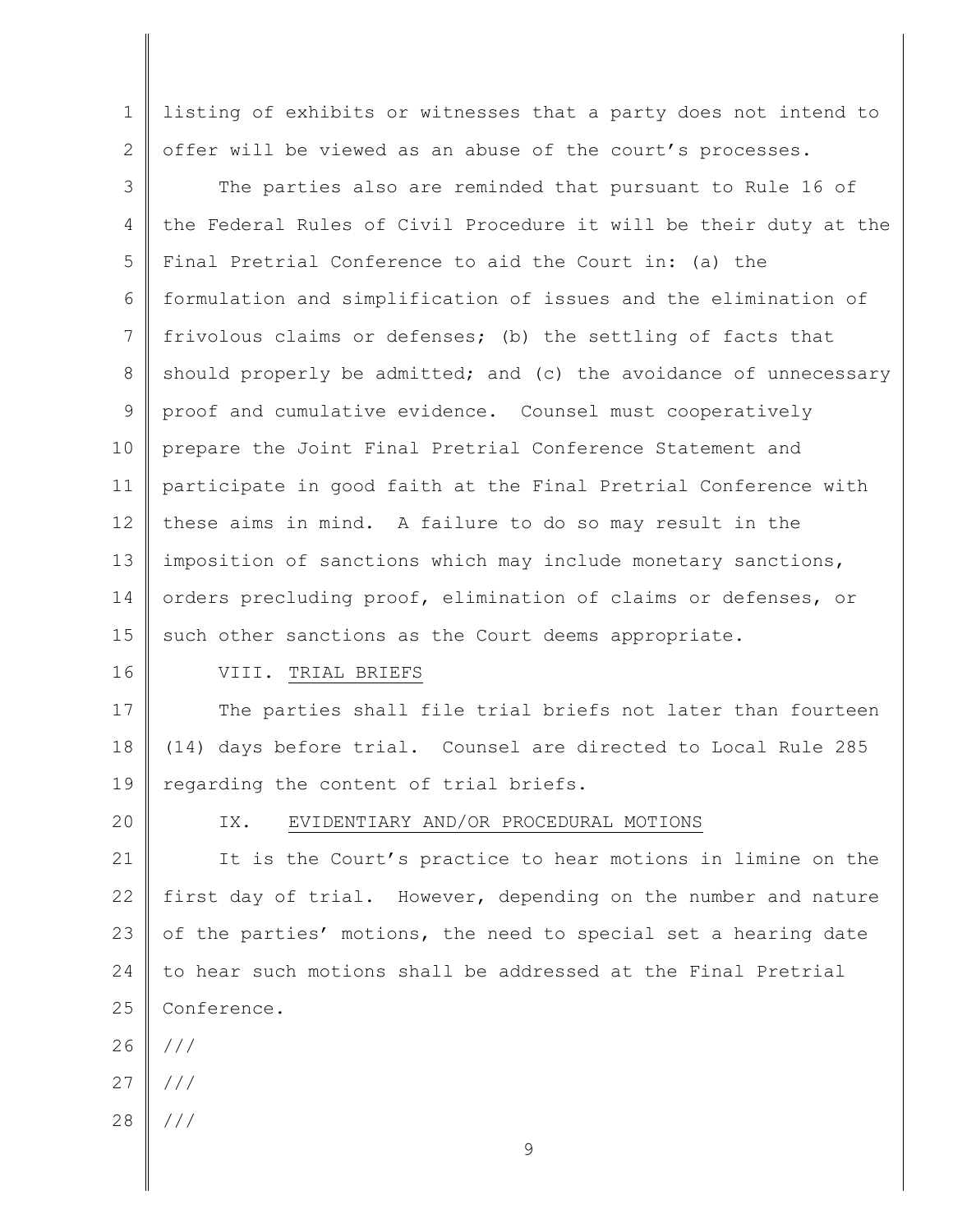1

#### X. TRIAL SETTING

2 3 4 The trial is set for **March 14, 2016**, at **9:00 a.m.** Trial will be by jury. The panel will consist of eight (8) jurors. The parties estimate a trial length of **sixteen (16) days**.

5

# XI. SETTLEMENT CONFERENCE

6 7 8 9 10 At the Final Pretrial Conference, the Court may set a settlement conference if the parties so request. In the event no settlement conference is requested, the parties are free to continue to mediate or attempt to settle the case with the understanding that the trial date is a firm date.

11 12 13 14 15 16 17 18 19 20 21 22 In the event a settlement conference is set by the Court, counsel are instructed to have a principal with full settlement authority present at the Settlement Conference or to be fully authorized to settle the matter on any terms. At least seven (7) calendar days before the settlement conference, counsel for each party shall submit to the chambers of the settlement judge a confidential Settlement Conference Statement. Such statements are neither to be filed with the Clerk nor served on opposing counsel. Each party, however, shall serve notice on all other parties that the statement has been submitted. If the settlement judge is not the trial judge, the Settlement Conference Statement shall not be disclosed to the trial judge.

23 24 25 26 27 28 Notwithstanding the foregoing, the parties may request a settlement conference prior to the Final Pretrial Conference if they feel it would lead to the possible resolution of the case. In the event an early settlement conference date is requested, the parties shall file said request jointly, in writing. The request must state whether the parties waive disqualification,